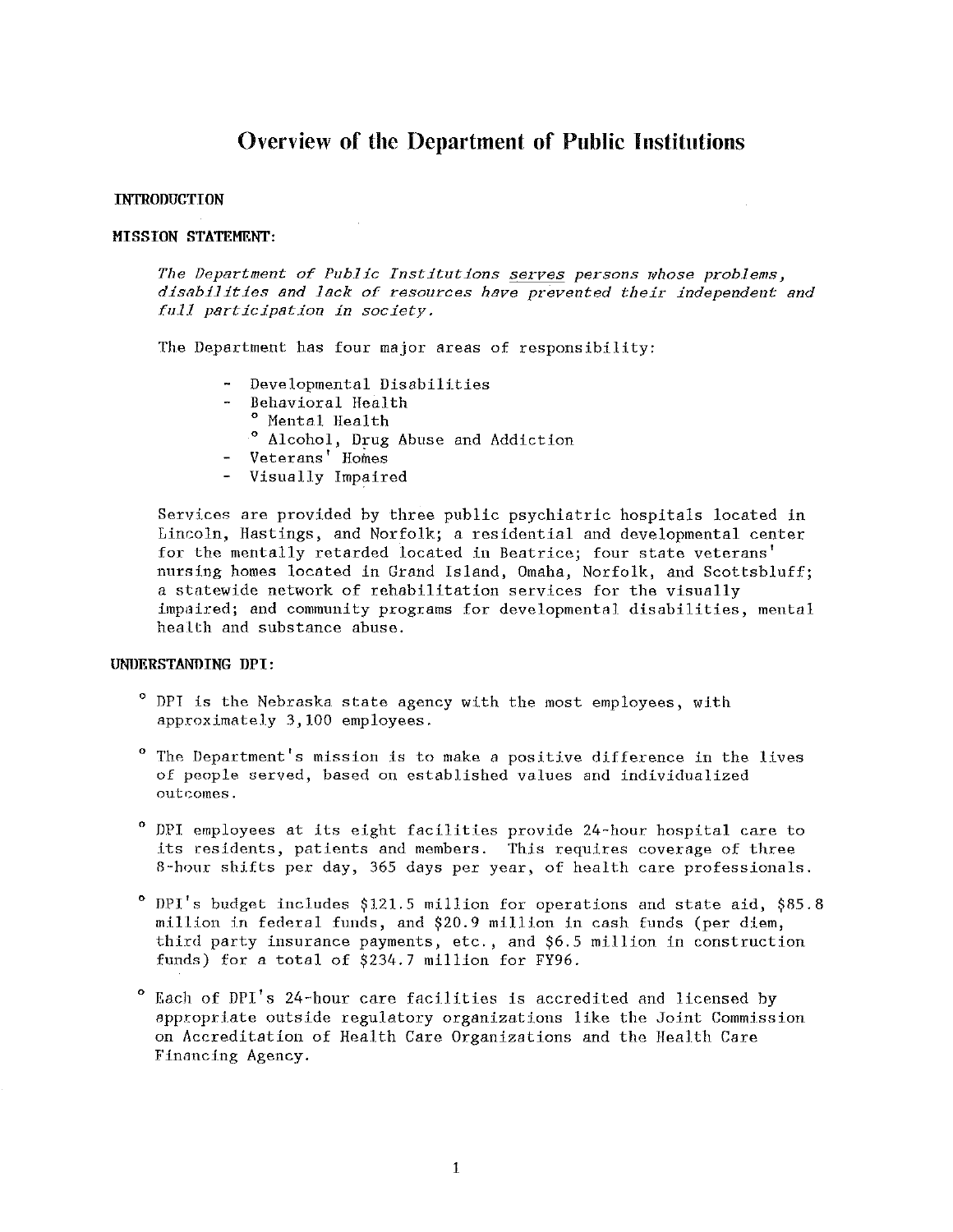#### BEHAVIORAL HEALTH SYSTEM

# MENTAL HEALTH SERVICES

#### A. Target Population

Mental health services are primarily designed to serve those individuals who have serions and persistent mental illnesses. Serious mental disorders such as schizophrenia can create lifetime disability and in some cases make the individual dangerous to themselves or others. These services also address persons whose lives are disrupted by dramatic or prolonged intense stress causing very acute reactions and, in some cases, life threatening events<br>such as suicide attempts. In addition, services for children and In addition, services for children and families are provided.

Number of persons served in FY95 in both community and inpatient mental health services  $= 32,236$ 

#### B. Operations

#### Program Description

The Department directly operates three public psychiatric hospitals (regional centers) that provide both short-term and extended inpatient services. The regional centers' primary mission is to serve persons who need very specialized psychiatric services. The regional centers are available to do evaluations and consultations to schools, courts, social service agencies and others. Regional centers also provide services to persons who, because of mental illness, require a highly secure treatment setting.

1995 Appropriations for Operations:

| State General | \$34,973,232   |
|---------------|----------------|
| Federal       | \$4,278,432    |
| Cash          | \$6,990,496    |
|               | \$46, 242, 160 |

Hastings Regional Center

\*Average Daily Census: 131 ''Full-Time Equivalent Employees: 406 \*Average Cost Per Day: \$272

The Hastings Regional Center also provides a specialized chemical dependency treatment unit. (See page 4 for more information on that Unit.)

"Figures do not include the Chemical Dependency Unit.

# Norfolk Regional Center

Average Daily Census: 171 Full-Time Equivalent Employees: 318 Average Cost Per Day: \$202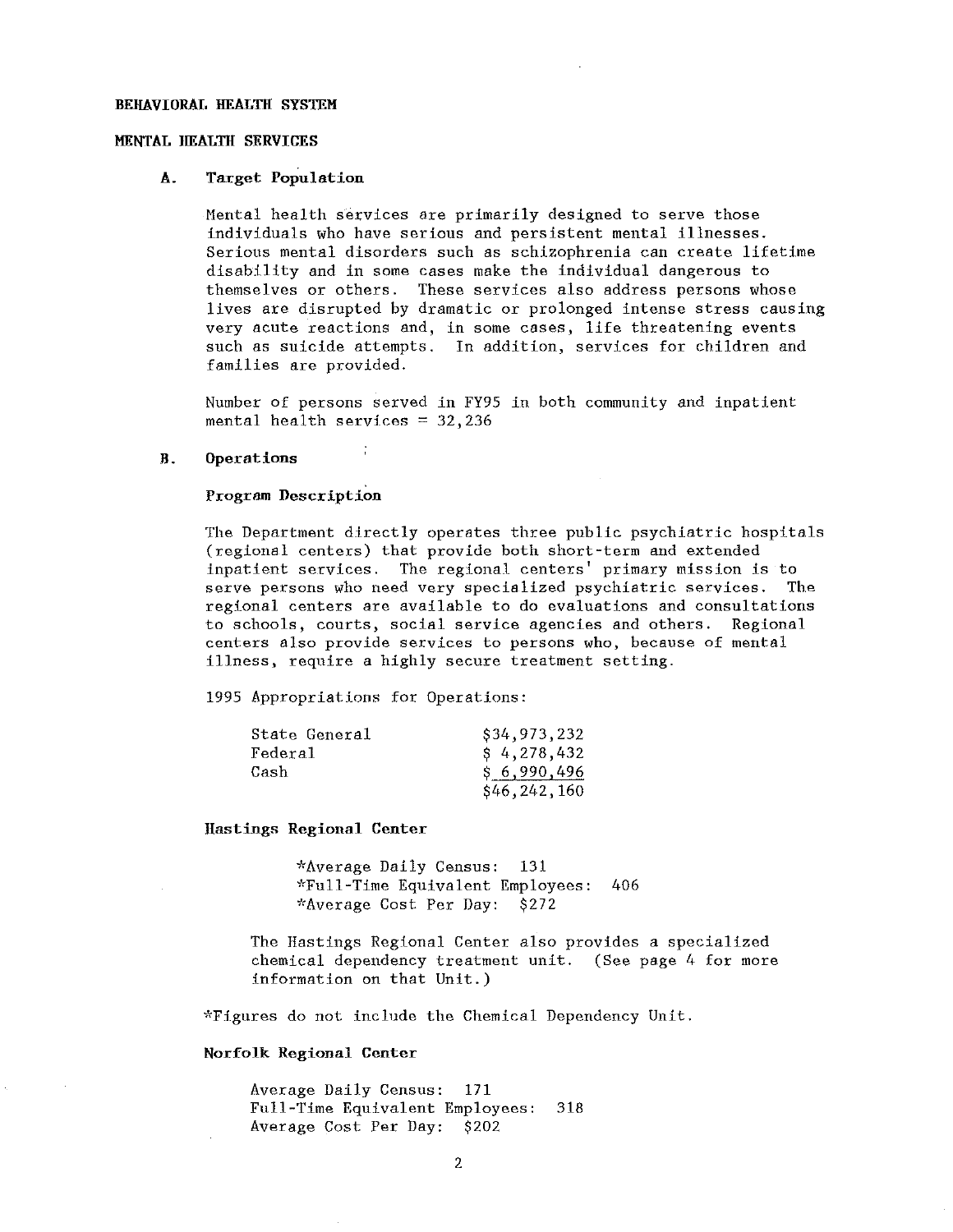#### Lincoln Regional Center

Average Daily Census: 227 Full-Time Equivalent Employees: 525 Average Cost Per Day: \$247

Lincoln Regional Center also provides these specialized services: (1) an Adolescent and Family Services Program for severely emotionally disturbed adolescents 12-18 years of age who are dangerous to themselves or others. This program serves the entire state and has an accredited educational program; (2) Forensic Mental Health Service that provides a secure inpatient service for adult men who need maximum supervision, including those found not responsible by reason of insanity, convicted sex offenders, transfers from correctional institutions, court evaluations, and those deemed to be of danger to themselves or others.

# C. Mental Health Community Aid

# Program Description

Community Mental Health Aid funds support a variety of specialized mental health services directed toward those persons with mental disorders and mental health problems. These services range from traditional outpatient. therapy services for children, adults and families to more specialized psychosocial rehabilitation programs focused on adults with serious and persistent mental disorders. These programs include comprehensive emergency, day rehabilitation, short-term inpatient, residential, vocational support, and specialized child/ adolescent services.

The Department is responsible for the management of state and federal funds, planning and regulation. The Department contracts with regional governing boards (made up of county commissioners) to provide these services. The regional governing boards, in turn, directly deliver services and/or contract with local service providers within their respective six regions.

|  | State Aid FY96 Appropriation: | - State General | \$14,014,237 |
|--|-------------------------------|-----------------|--------------|
|  |                               | Federa1         | 1,650,690    |
|  |                               |                 | \$15,664,927 |

#### SUBSTANCE ABUSE AND ADDICTION SERVICES

#### A. Target Population

The substance abuser or compulsive gambler who is the target of these services is using or is at risk of using drugs or alcohol in a manner which seriously impairs his/her ability to function in society or is experiencing difficulties as a result of gambling. The young substance abuser is often disruptive at home and at school, may be involved in drunken driving or other crimes, and is at high risk for suicide. The adult substance abuser has major failures in his or her work, family, or societal responsibilities and also may be a child or spouse abuser, a criminal, and at high risk for suicide.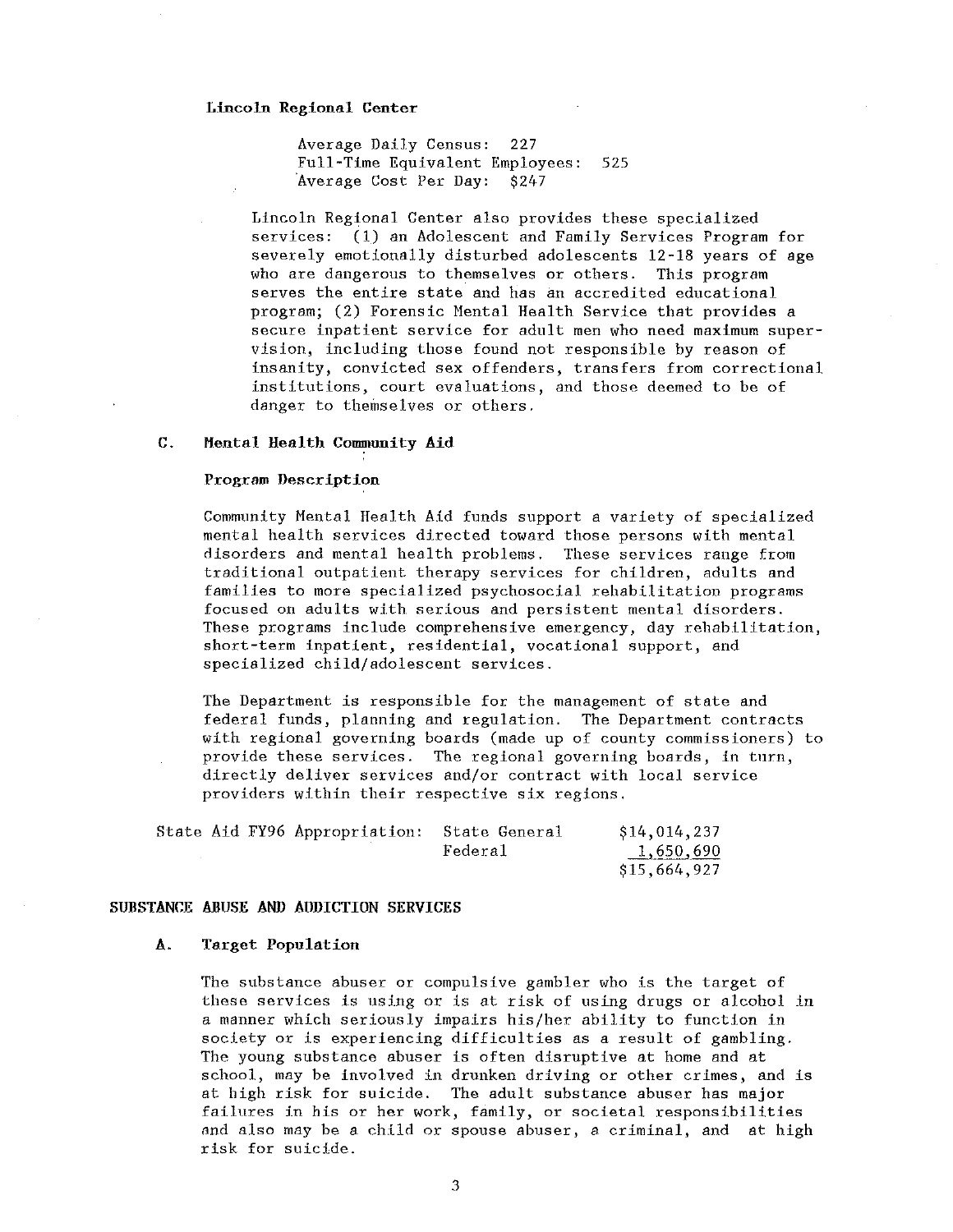Number of persons served in FY95 in both community and inpatient  $s$ ervices = 33,600.

**Nebraska's. strategy on alcohol and drug abuse is a coordinated response that focuses on law enforcement, treatment, and education/ prevention. All three are needed as we combat the damage to our**  youth and society. The Department of Public Institutions **coordinates Nebraska's treatment and education/prevention services.** 

# **B.** Operations

DPI's Hastings Regional Center operates an Alcohol Treatment Unit (ATU) which provides two programs (a basic program and one for recidivists) of 24-hour hospital-based alcoholism and drug abuse treatment.

| Average Daily ATU Census: 48          |            |             |
|---------------------------------------|------------|-------------|
| Full-Time Equivalent Employees: 48    |            |             |
| Average Cost Per Day: \$244           |            |             |
| ATU 1996 Appropriation: State General |            | \$3,605,523 |
|                                       | Cash Funds | 324,533     |
|                                       | Federal    | 344,790     |
|                                       |            | \$4,274,846 |

# C. Substance Abuse and Addiction Services Community Aid

### **Program Description**

Community Substance Abuse and Addiction Services Aid funds support early identification and prevention of substance abuse among youth **in conjunction with multiple state agencies; intensive residential**  programs for both youth and adults that provide anywhere from 21 days to a number of months of 24-hour treatment for persons addicted to alcohol or other drugs; day treatment and partial hospitalization programs for both youth and adults where the focus is providing more structured alternatives to traditional outpatient programs; outpatient services for individuals and their families. Many areas of the State also have emergency detoxification services.

The Department is responsible for the management of state, cash, and federal funds, planning and regulation to ensure that services meet minimum standards of quality. The Department contracts with **regional governing boards to provide prevention, intervention, treatment, and aftercare services. The regional governing boards,**  in turn, allocate these funds to service providers within their **respective six regions.** 

DPI's Division of Alcoholism, Drug Abuse and Addiction Services is also responsible for certification of alcohol and drug abuse **counselors. 'fhe certification process is designed to ensure that competent and experienced staff are available to serve Nebraska citizens.** 

|  | State Aid 1996 Appropriation: | State General | \$ 5,069,939   |
|--|-------------------------------|---------------|----------------|
|  |                               | Cash          | 396,138        |
|  |                               | Federal       | 5,918,154      |
|  |                               |               | \$11, 384, 231 |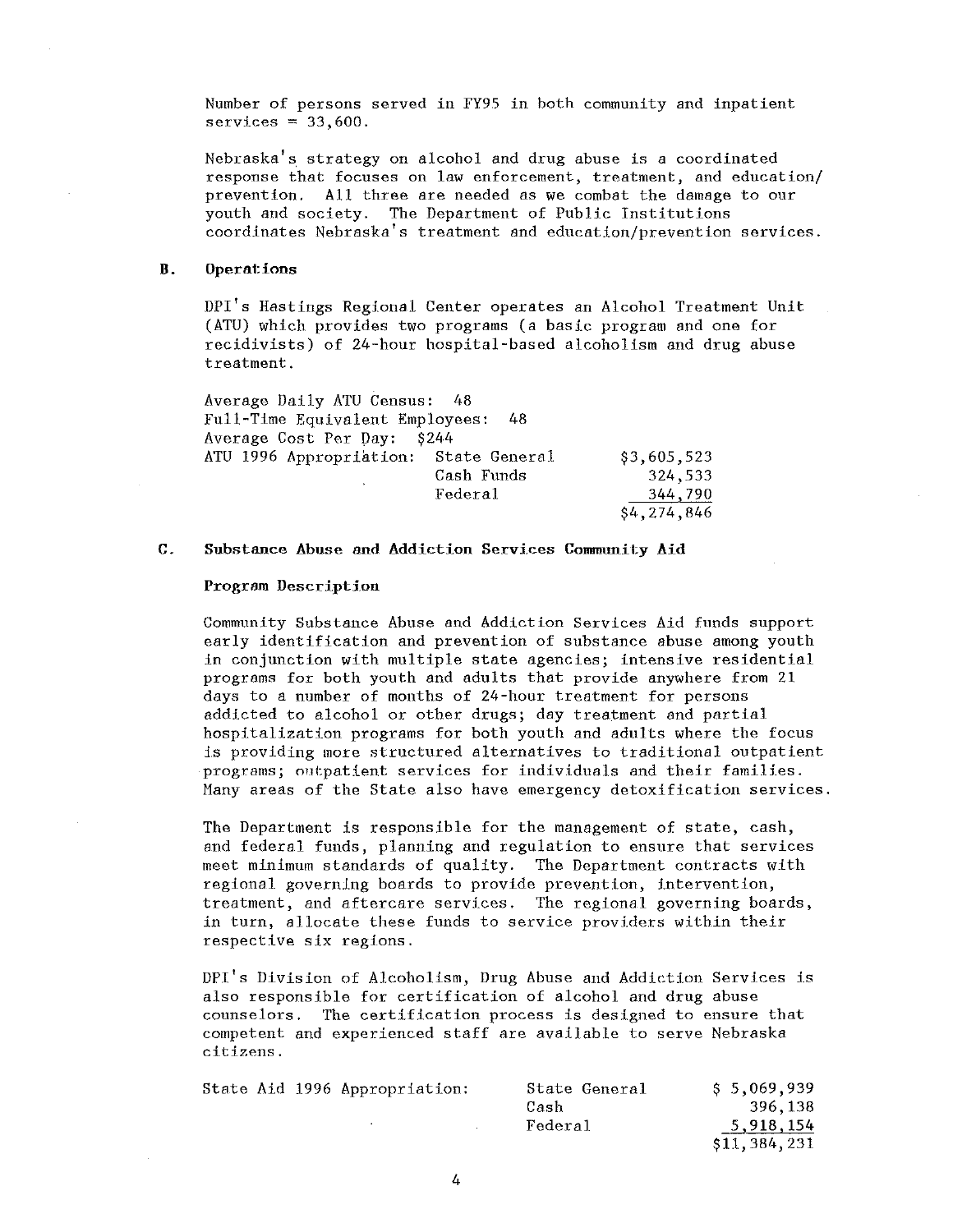#### IV. DEVELOPMENTAT, DISABII.ITY SERVICES

# A. Target Population

Since children with mental retardation are primarily the responsibility of the education system, the Department of Public Institutions' specialized services focus on adults with mental retardation who are handicapped to such an extent that they cannot function in society without special, and often extensive, assistance.

Many persons with mental retardation are more severely involved because they have additional handicaps such as medical disorders, other developmental disabilities (e.g., cerebral palsy, epilepsy, autism) and mental illness (e.g., schizophrenia, personality disorder). These multiply handicapped persons frequently need intense medical or psychiatric interventions in addition to services designed to instruct them in basic living and working skills.

Number of persons served in FY95 in community-based services = 3,032.

# B. Operations

# Program Description:

The Beatrice State Developmental Center is a 24-hour residential facility licensed as an ICF-MR (Intermediate Care Facility for the Mentally Retarded). It provides residential, habilitative, and medical services in the least restrictive manner. The Center provides training in basic living skills such as eating, toileting, mobility, communication, and personal care. Vocational programming includes eye-hand coordination, interpersonal skills, job seeking skills, and specific work skills.

Average Daily Census: 418 Full-Time Equivalent Employees: 916 Average Cost Per Day: \$210 1996 Appropriation for Operations: State General \$12,209,371 Federal \$18,175,168 Cash Fund \$ 2,876,866

\$33,261,405

# C. Developmental Disability Community Aid

#### Program Description

Community-based developmental disability programs provide residential, day and case management services. There are a number of residential support options from group homes to supervised apartment living. Residential services provide habilitation programs designed to teach various aspects of independent living. Day services include prevocational and vocational sheltered workshops, work-stations-in-industries, and other forms of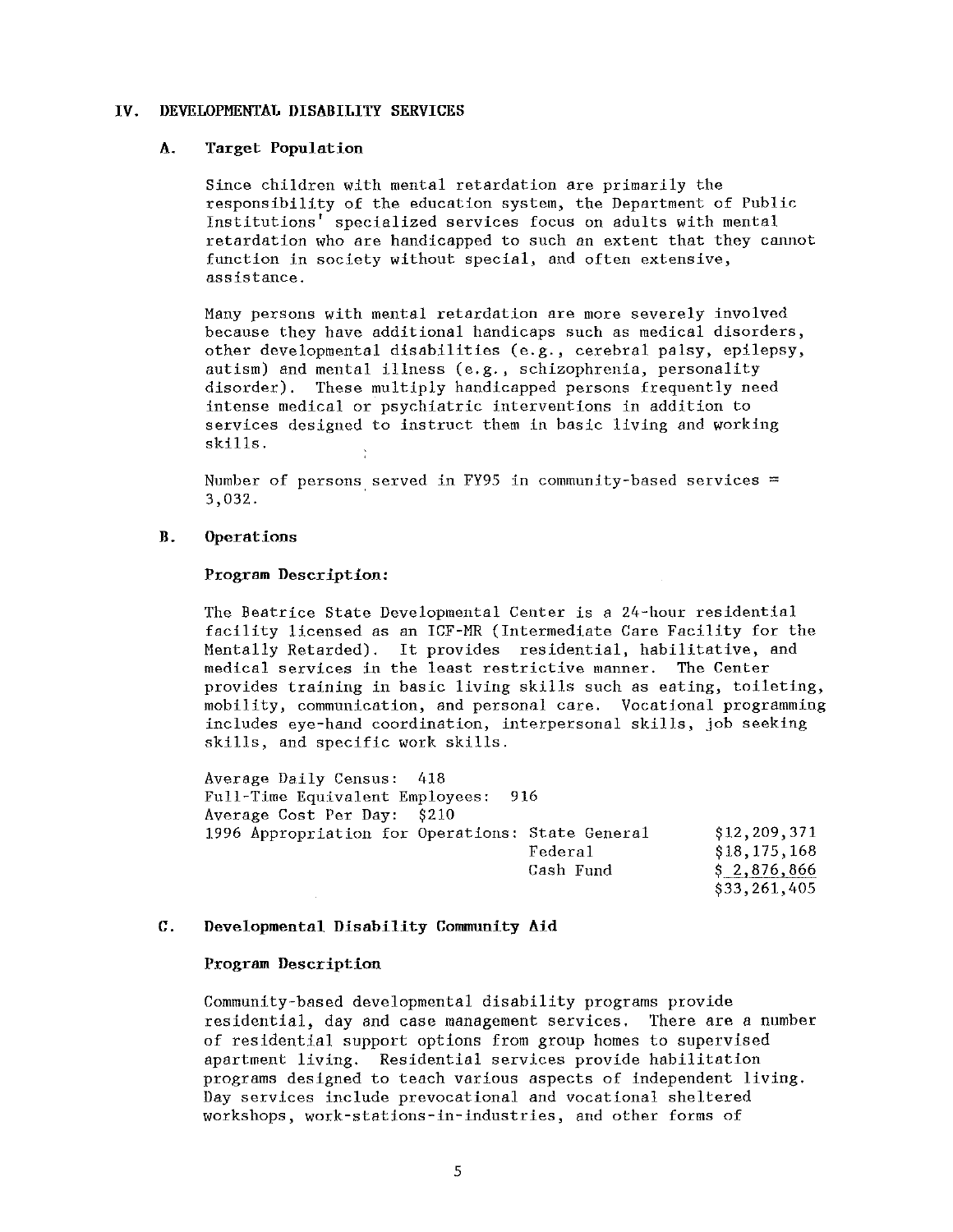sheltered supported employment. In addition, everyone receiving **residential or day services also receives case management. Other**  specialized services such as mental health services, speech therapy, and physical therapy can also be provided.

The Department has Client Service Contracts with each agency for the provision of services. The State Aid appropriation is set by the Legislature. The Department is responsible for planning, quality assurance, and providing an annual budget recommendation.

|  |  |                                             |      |         |  | Number of Persons Served: 3,032 (Community-based mental |
|--|--|---------------------------------------------|------|---------|--|---------------------------------------------------------|
|  |  |                                             |      |         |  | retardation services only)                              |
|  |  | State Aid 1996 Appropriation: State General |      |         |  | \$28,922,109                                            |
|  |  |                                             |      | Federal |  | 38,110,409                                              |
|  |  |                                             | Cash |         |  | 1,700,000                                               |
|  |  |                                             |      |         |  | \$68,732,518                                            |

# REHABILITATION SERVICES FOR THE VISUALLY IMPAIRED

# $\Lambda$ . Target Population<sup>'</sup>

The target population is defined by the Federal Rehabilitation Act of 1973. Two conditions must be met to receive services: (1) a physical handicap which constitutes or results in a substantial handicap to employment; and (2) a reasonable expectation of employment. The majority of the clients served are employable adults who have become blind as a result of disease such as diabetes. The onset of the physical disability is often sudden and dramatic, **imposing a severe impairment to managing self-care activities and**  engaging in employment.

### **11. Program Description**

The Division on Rehabilitation Services for the Visually Impaired (RSVI) provides services which enable blind and visually impaired individuals find remunerative employment and eliminate dependence on public support, RSVI services support each blind person's **personal goals for rehabilitation and maximize consumer choice,**  confidence and empowerment. The programs of vocational rehabilitation and independent living include communication skills (braille, typing, etc.); mobility skills (using a cane to travel independently); developing skills for alternative employment choices (including access to employment and educational opportunities involving computer technology); or equipment, aids, or appliances.

| Number Served: 1,415                        |           |           |
|---------------------------------------------|-----------|-----------|
| Full-Time Equivalent Employees: 47          |           |           |
| State Aid 1996 Appropriation: State General |           | \$69,147  |
|                                             | Federal   | 324,800   |
|                                             | Cash Fund | 20,000    |
|                                             |           | \$413,947 |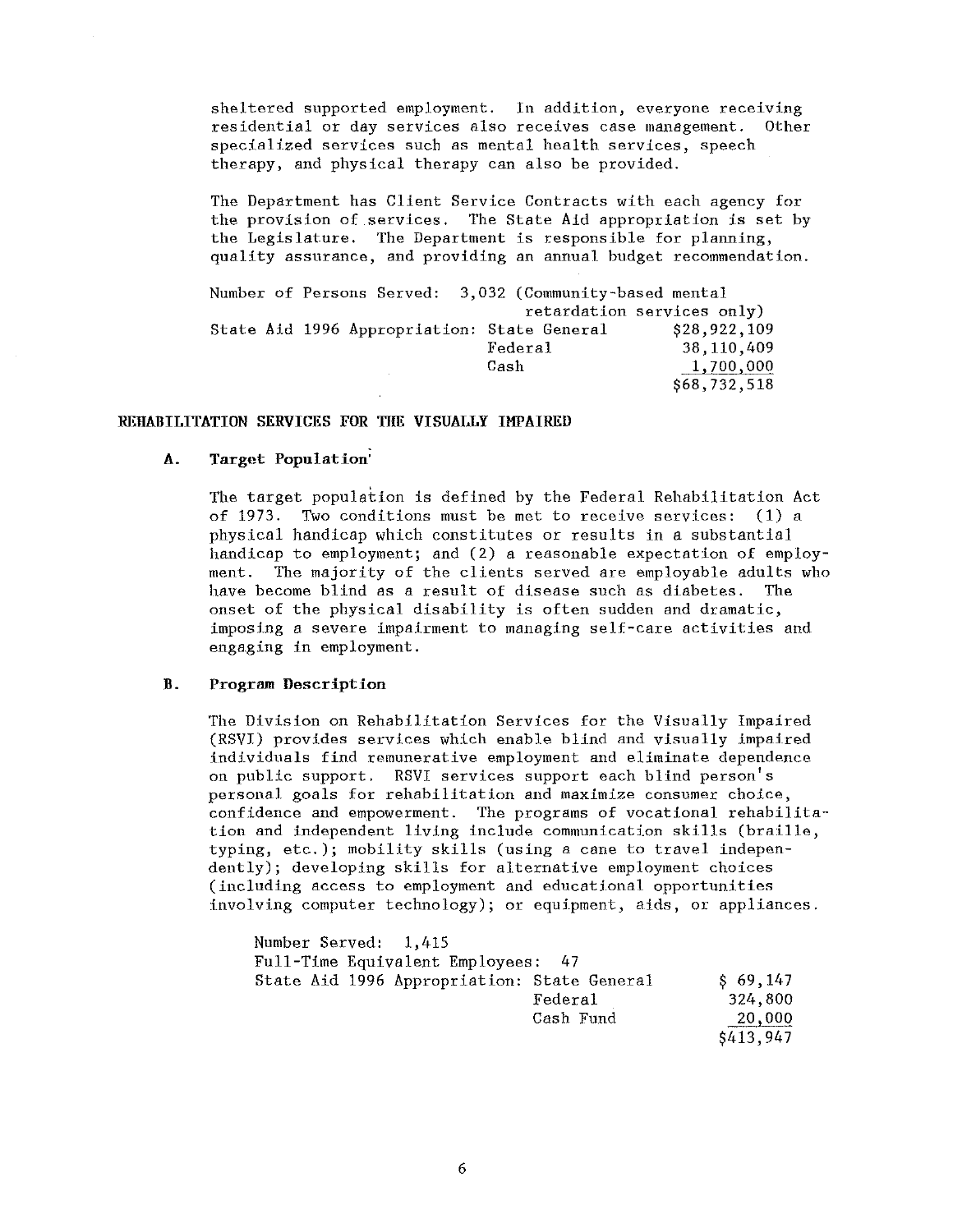# VETERANS' HOMES

# A. Target Population

The target population for services is primarily geriatric veterans and/or their eligible spouses or parents who are or have been a Nebraska resident for at least two years; are disabled due to service, old age, or an inability to earn a livelihood; are dependent wholly or partially upon public charities for support; or require a type of care available only at a state institution. A 1986 DPI study projected a near doubling in demand for services by the year 2000, as the largest number of eligible veterans in history (WW II/Korea) reach 65+. At the same time, as the average age of WW II/Korean War applicants increases, the degree of infirmity and level of care required will also increase.

The Board of Inquiry and Review, a separate, independent entity, decides on a case-by-case basis who is admitted to or discharged from the four Veterans' Homes. The Board is composed of the Department Commander of each of the recognized veterans' organization in Nebraska, the Director of the Department of Veterans' Affairs' of Nebraska, and the immediate past Department Commander of each of the recognized veterans' organizations in<br>Nebraska. The Board also determines co-payment assessments (c. The Board also determines co-payment assessments (called "maintenance fees") for those members who do not meet the Boards' established means criteria for fully paid service.

#### B. Program Description

The Nebraska Veterans' Homes operates four facilities located in Grand Island, Omaha, Norfolk, and Scottsbluff. Members receive the following levels of nursing home care: (1) Domiciliary care for people who are able to provide self-care with minimal assistance; (2) Two levels of nursing care: Intermediate Nursing Care, for those who need assistance with activities of daily living or who require medications and nursing care; Skilled Nursing Care, for the chronically ill who require skilled nursing care and rehabilitation services.

DPI's capacity to add beds is limited by the federal Department of Veterans Affairs' limit on the number of beds authorized per state, and because of scarcity and cost of skilled nursing staff and other health care professionals. Nebraska is currently at the maximum number of beds allowed.

The Homes have physicians, nurses, dentists, pharmacists and physical therapists on staff and/or under contract. Acute care services are arranged for veteran members through the federal Veterans Affairs Medical Center serving the Home's VA district. For spouses and parents not authorized for VAMC care, each Home makes special arrangements with local providers. The Homes also provide either directly or through contract, occupational therapy, speech therapy, social worker and a wide range of recreational and religious services. Volunteer support from local veterans organizations in the form of recreational activities, patriotic events,